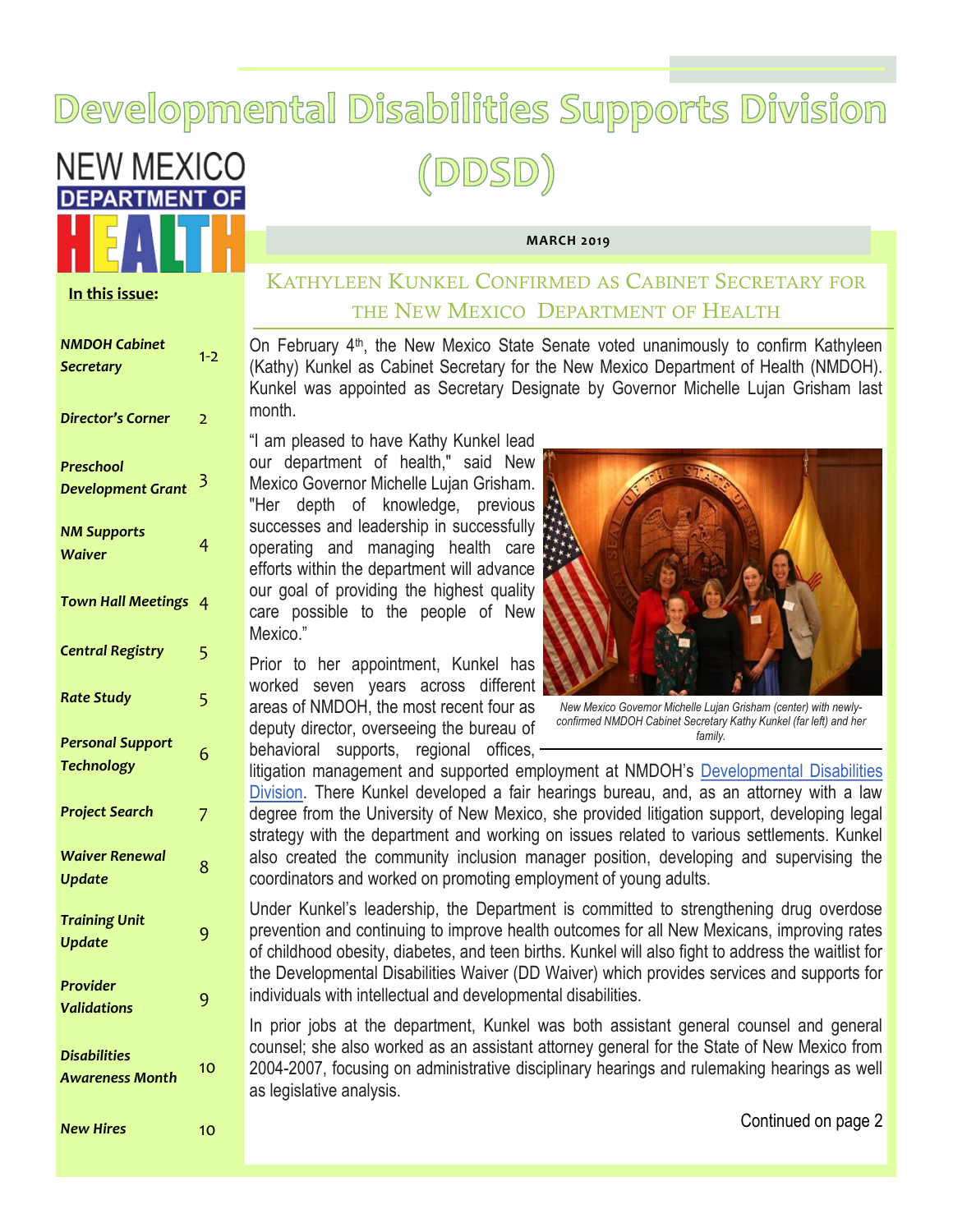#### KATHYLEEN KUNKEL CONFIRMED AS CABINET SECRETARY (CONT.)

Kunkel worked eight years at the UNM Health Science Center, beginning as a pediatric social worker and ultimately becoming assistant director of care management services. There she learned firsthand about the health care needs of the people of New Mexico and the dedicated health care professionals who labor to serve them

Kunkel has a bachelor's degree in sociology from the College of Mt. St. Joseph, as it was formerly called, and a master's in social work from Michigan State University.

#### DIRECTOR'S CORNER

Since the last publication of the DDSD Newsletter, there have been some changes in New Mexico. There is a new Governor in office. There is a new Secretary of the Department of Health. Both of these people have a wonderful understanding of the operation of DDSD. There is a great deal of work being conducted in our Division. I sense a great deal of excitement and enthusiasm within our Division. In preparation of some information for the work currently underway, there was a list of 20 major projects listed.

These projects include the renewals of the DD, Mi Via and Medically Fragile Waivers, the comprehensive rate study, the activities to receive final approval for our Statewide Transition Plan to be in compliance with the CMS Final Settings Rule and the development of the electronic visit verification (EVV) process. These projects are all federally required by the Centers for Medicare and Medicaid Services. This is work that allows New Mexico to participate in and operate the waiver programs.

There are on-going projects that directly impact the day to day work that is completed by Division staff. Currently being researched are a standardized needs based assessment, the Client Data Management System, redesigning the ISP process and continuing to address the applications that are submitted on a weekly basis for waiver services as well as addressing the backlog of those applications. The backlog has been reduced from over 1,000 to 155 due to the work of the Intake and Eligibility Unit staff.

There are projects that include the Human Services Department. A major project is the Benefit Management Services project related to the Medicaid Management Information System-Replacement. This is related to the Client Data Management System project.

There are projects related to on-going development and improvement of DDSD operations. Bureau Chiefs and Senior Management will be participating in risk management training through the University of Massachusetts Shriver Center. There is strategic planning in development for DDSD leadership that will include opportunities for input from DDSD staff.

There is also, during the legislative session, the on-going analysis for drafted legislation and appearances at committee hearings. We should all be proud of the work that is done every day. I will close with a couple of sports quotes that I think are representative of our DDSD staff and commitment.

"It is hard to beat a person who never gives up." George Herman "Babe" Ruth

"The difference between ordinary and extraordinary is that little "extra". - Jimmy Johnson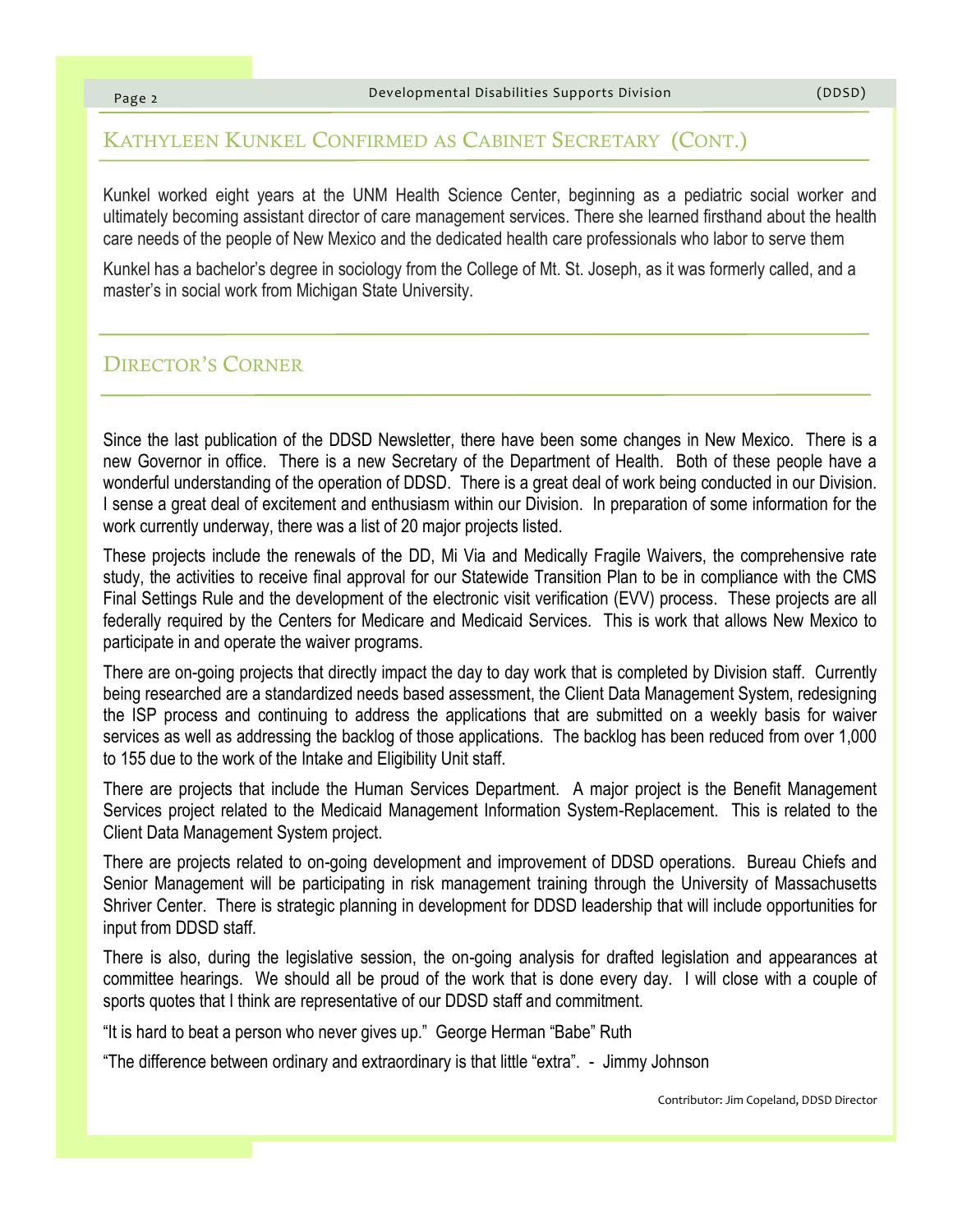### NEW MEXICO IS AWARDED \$5.4 PRESCHOOL DEVELOPMENT GRANT BIRTH—5

We are excited that New Mexico has been awarded **\$5.4 million** from the US Department of Health and Human Services, Administration for Children and Families for the [Preschool Development Grant Birth To Five \(PDG B-](https://ami.grantsolutions.gov/files/HHS-2018-ACF-OCC-TP-1379_0.pdf)[5\).](https://ami.grantsolutions.gov/files/HHS-2018-ACF-OCC-TP-1379_0.pdf) The PDG B-5 funding is targeted to help states build a quality early learning system for children birth to 5 and their families.

The vision for New Mexico early learning system is that:

"*each and every child, prenatal to age five, and their families in New Mexico will have equitable access to quality early learning opportunities to support their development, health and well-being ensuring they are ready to succeed in kindergarten and beyond*.

As New Mexico was awarded \$5.4 million rather than \$7.5 million we proposed in the application, the [Early Learn](https://www.earlylearningnm.org/administration)[ing NM team \(](https://www.earlylearningnm.org/administration)leaders from CYFD, PED and DOH) we required to submit a revised budget.

In the weeks ahead, we will be working with stakeholders to conduct a statewide early learning needs assessment and a 3-year strategic plan. The following graphic shows the early learning programs that we will enhance through this process – but know that we can only do this by collaborating and aligning with other service delivery systems (health, nutrition, mental health, etc.) and developing partnerships with other stakeholders (legislature, philanthropy, business and faith community, etc.).



The PDG B-5 also includes developing a statewide early learning media campaign and comprehensive resource and referral system, as well as professional development and leadership training. The FIT Program will access \$332,000 for professional development that will include using video recording for practice-based coaching to support staff to implement evidence-based early intervention practices through a Family Guided Routines-Based Intervention (FGRBI) approach.

Contributor: Andrew Gomm, DDSD Child and Family Supports Bureau Chief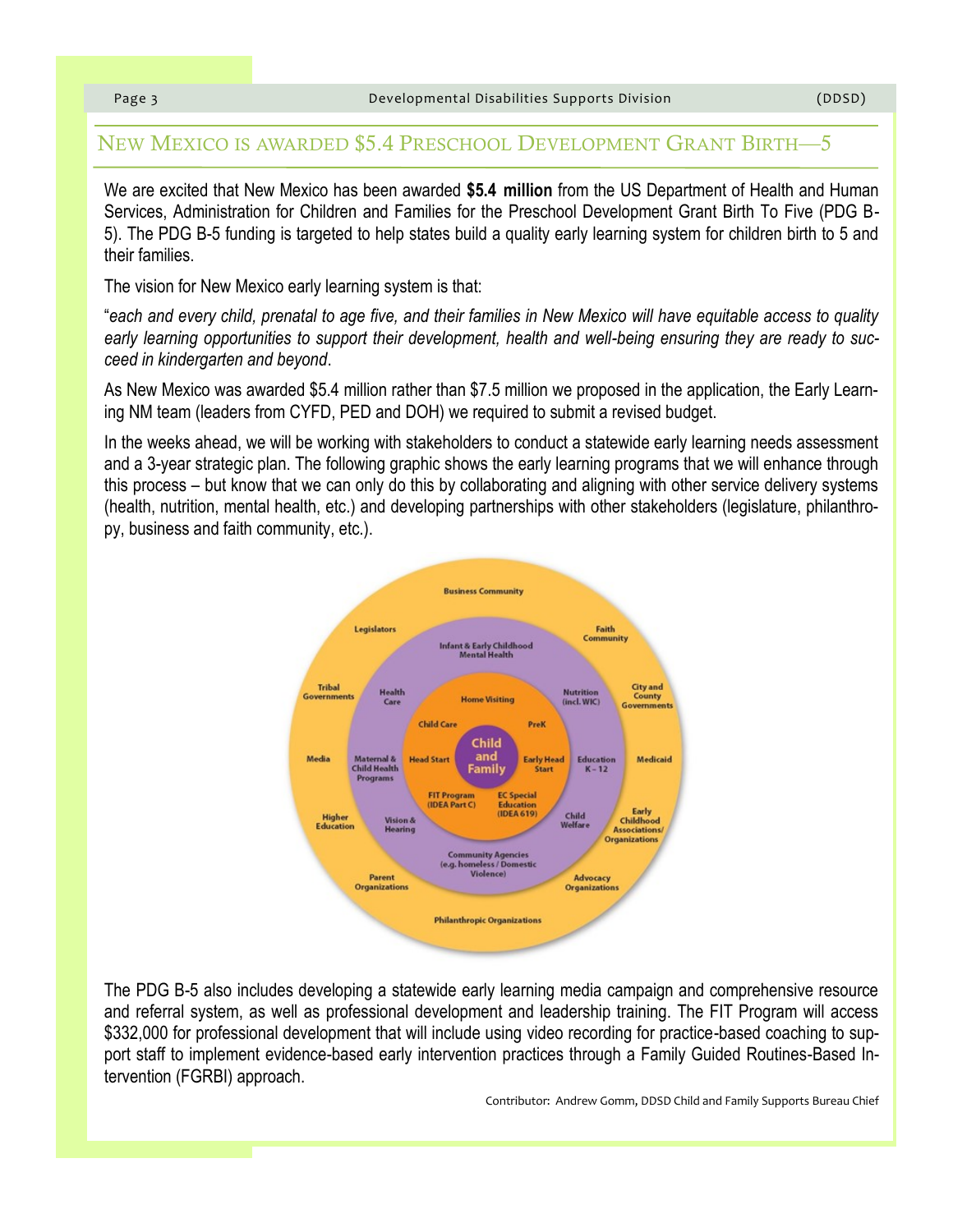# NEW MEXICO DEVELOPING A SUPPORTS WAIVER

#### **What is a Supports Waiver?**

Home and Community Based Services Medicaid Supports Waivers are designed to complement unpaid supports that are provided to individuals by family and other natural supports. Funding limits are lower than a comprehensive waiver. There is flexibility in the selection of services and supports.

#### **How Many States Have Supports Waivers?**

More than 20 states are currently operating one or more supports waivers. Additional states are exploring the development of supports waivers.

#### **Why Develop a Supports Waiver in NM?**

To address the waiting list of approximately 5,000 people and the average time people wait for an allocation, 13.3 years. Additionally, to address the changing demographics of the waiting list.

#### **What are the Demographics of the Waiting List?**

Younger people make up most of the waiting list. Approximately, 53% are 21 years and younger.



#### **Stakeholder Engagement**

To ensure the state meets requirements from the Centers for Medicare and Medicaid Services, statewide stakeholder engagement is needed, including with our Native American tribal communities. Stay tuned for more information on how to be involved.

Contributor: Jennifer Rodriguez, DDSD Community Programs Bureau Chief

# ADVOCATE RIGHTS AND RESPONSIBILITIES UPCOMING TOWN HALL MEETINGS

- March 28 Taos Workforce Solution Office-1036 Salazar Rd., Taos 9:30 am 12:00 pm
- April 18 DDPC Self-Advocacy Leadership Summit-Albuquerque
- April 19 Family Leadership Conference-Albuquerque
- May 10 Farmington-TBD

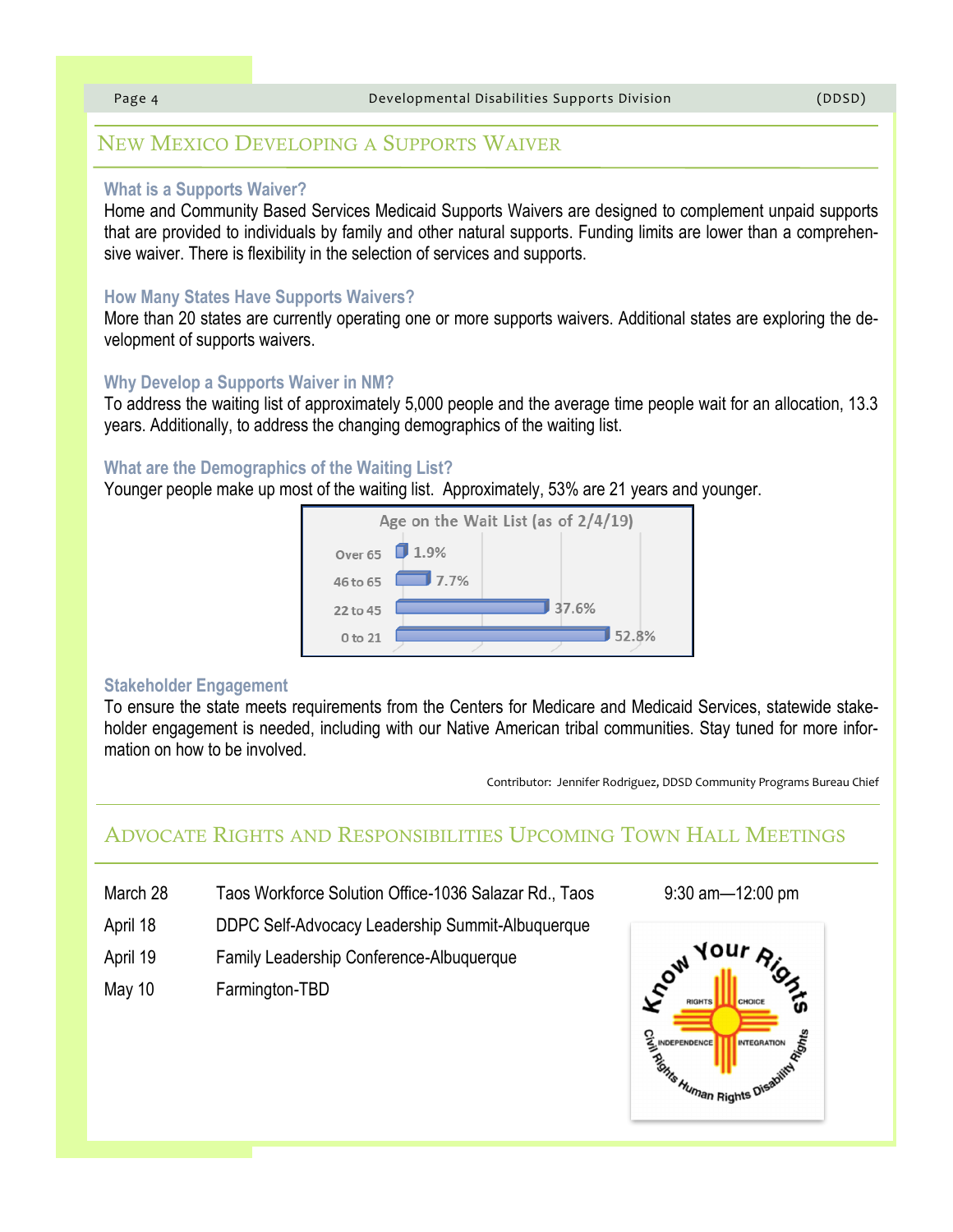### WHAT IS THE CENTRAL REGISTRY?

**The Central Registry and the Wait List are different.** The Central Registry is a database that tracks applications for Home & Community-Based (DD or Mi Via) Waivers. There are four categories or statuses of applicants on the Central Registry: Start, Complete, Child Pend and On Hold. The date an individual completes



the registration process is their registration date and their status is "Start." If the individual is confirmed to match the developmental disability definition, their status is changed to "Complete." Children younger than age eight, who have a confirmed specific related condition but do not yet have documentation of substantial functional limitations are placed in the "Child Pend" status until age 9 or further documentation can be obtained. Applicants who have been offered waiver allocation and

have chosen to not accept an allocation can place their allocation "On Hold." Individuals in this status keep their original registration date, but are not identified for an allocation until they request a status change from "On Hold" back to "Complete."

Contributor: Cassandra De Camp, DDSD Central Registry Staff Manager

# DDSD RATE STUDY NEWS

The DDSD Home and Community Based Services waivers comprehensive rate study is in full swing. Six (6) face-to-face focus groups were held with Public Consulting Group (PCG) and interested stakeholders on January 29 and January 30. Time study tools were reviewed and suggestions for changes were discussed. Additionally, five (5) Time Study Tool trainings took place between February 13, 14 and 15.

The revised Time Study Tools and updated instructions were distributed 2/13/19 to all DD Waiver providers, all Medically Fragile Waiver providers, Mi Via Consultants, and In-Home Living Supports providers and vendors.

Timelines for completion of the Time Study are upon us. The following time periods are:

Time period #1- February 18 to March 3, 2019 Time period #2- February 25 to March 10, 2019

\*All materials are due to PCG by March 15, 2019

Continue to visit the DDSD websites for posted materials. DDSD thanks you for your participation in order to achieve the best possible outcomes as a result of the Rate Study.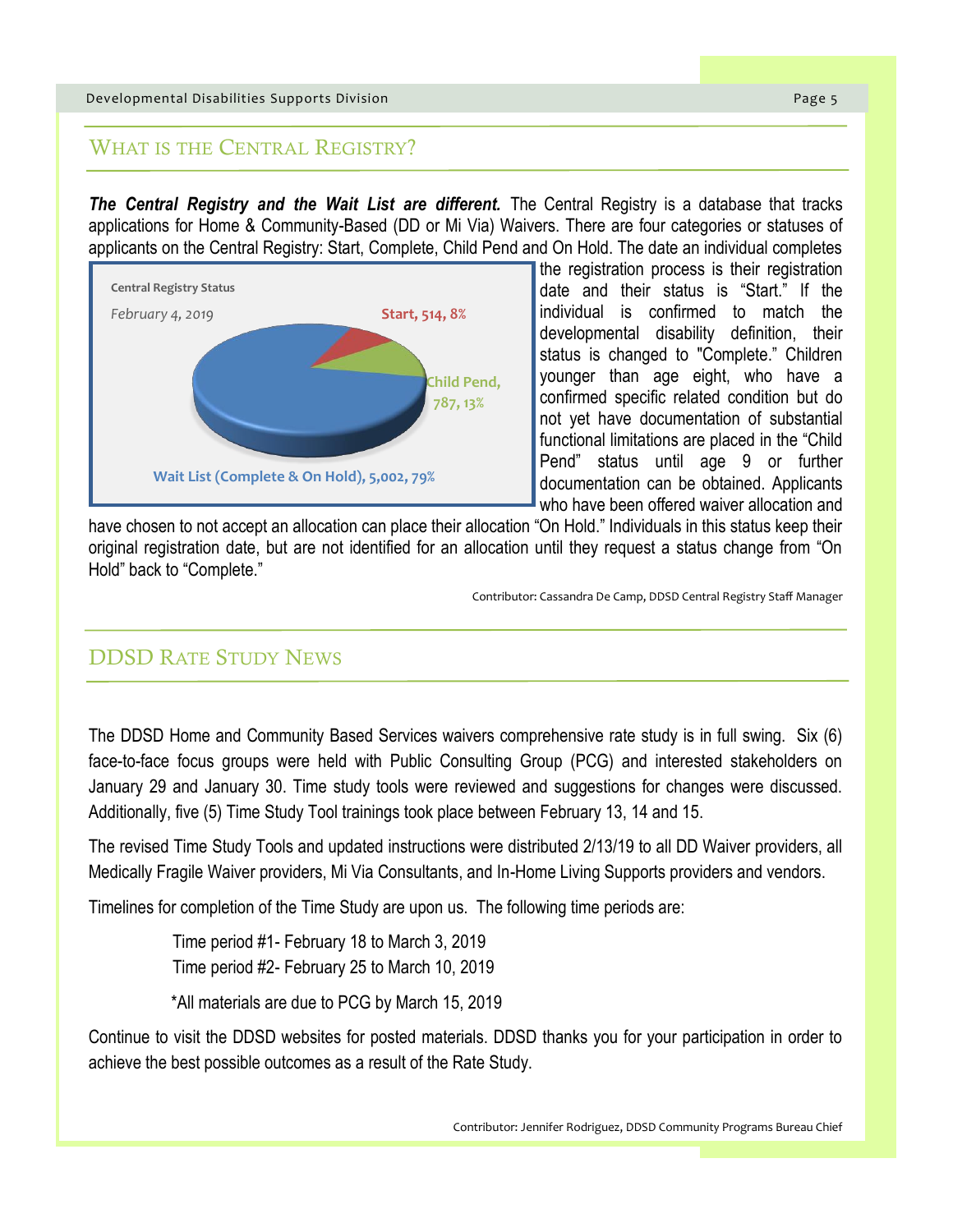#### PERSONAL SUPPORT TECHNOLOGY: POTENTIAL FOR POSITIVE OUTCOMES

#### What Is Personal Support Technology (PST)?

PST is an electronic monitoring or cueing device/system and associated supports that assist individuals with I/DD to be more independent in their home or community.

#### What Are Some Examples of PST Solutions?

PST can help provide solutions to those "What If …" questions that individuals, families and teams might have when considering how an individual might have increased personal freedom through decreased support staff or less intense staffing at various times during the day. PST may be one part of the solution.

Some more frequently used examples include: movement and motion sensors; door and window sensors; Personal Emergency Response System (PERS); fall and seizure detectors; advanced medication management systems; advanced custom video cueing systems; and GPS apps with associated training for location monitoring and/or travel independence.

Other PST examples might include but are not limited to: home sensors for fire, temperature, water leaks, CO2 levels, etc.; remote video monitoring for cueing, "check-ins", reminders; "Stove Guards" that alert when a stove or burner is left unattended; sensors for objects that can detect frequency of use for items such as showers, water bottles, refrigerators; PST associated environmental control and various telehealth monitoring devices.

#### What PST Services Can Be Funded through the DD Waiver

PST funds can pay for devices; installation; rental; maintenance; warranty fees; subscription costs; education in the use of the devices; daily monitoring; and provision of assistance to respond to events identified through monitoring.

What PST Options Are Available? While there are only a few approved PST providers for the DD Waiver, this does not have to limit the PST options available. Any technology or program that meets the definition of PST in DD Waiver Service Standards and that can be approved through the Outside Review process may be accessed. A DD Waiver Provider of PST may be the vendor of the device, technology or program or may act as fiscal intermediary for a separate vendor of the PST option that the team identifies.

Resources for more information include:

-

- NM Technology Assistance Program which includes free resources to New Mexicans with disabilities <http://www.tap.gcd.state.nm.us>
- Personal Support Technology Exploring the Possibilities [https://nmhealth.org/publication/view/](https://nmhealth.org/publication/view/general/3986/) [general/3986/](https://nmhealth.org/publication/view/general/3986/)
- Assistive Technology Industry Association <https://www.atia.org/at-resources/alliance-partners/>
- Sample PST vendors include: Sengistix; Aspects of ARCA Smart-Travel Program;
- Simply Home, Rest Assured, Night Owl Support Systems, Tech- CARA, and a variety of mobile apps.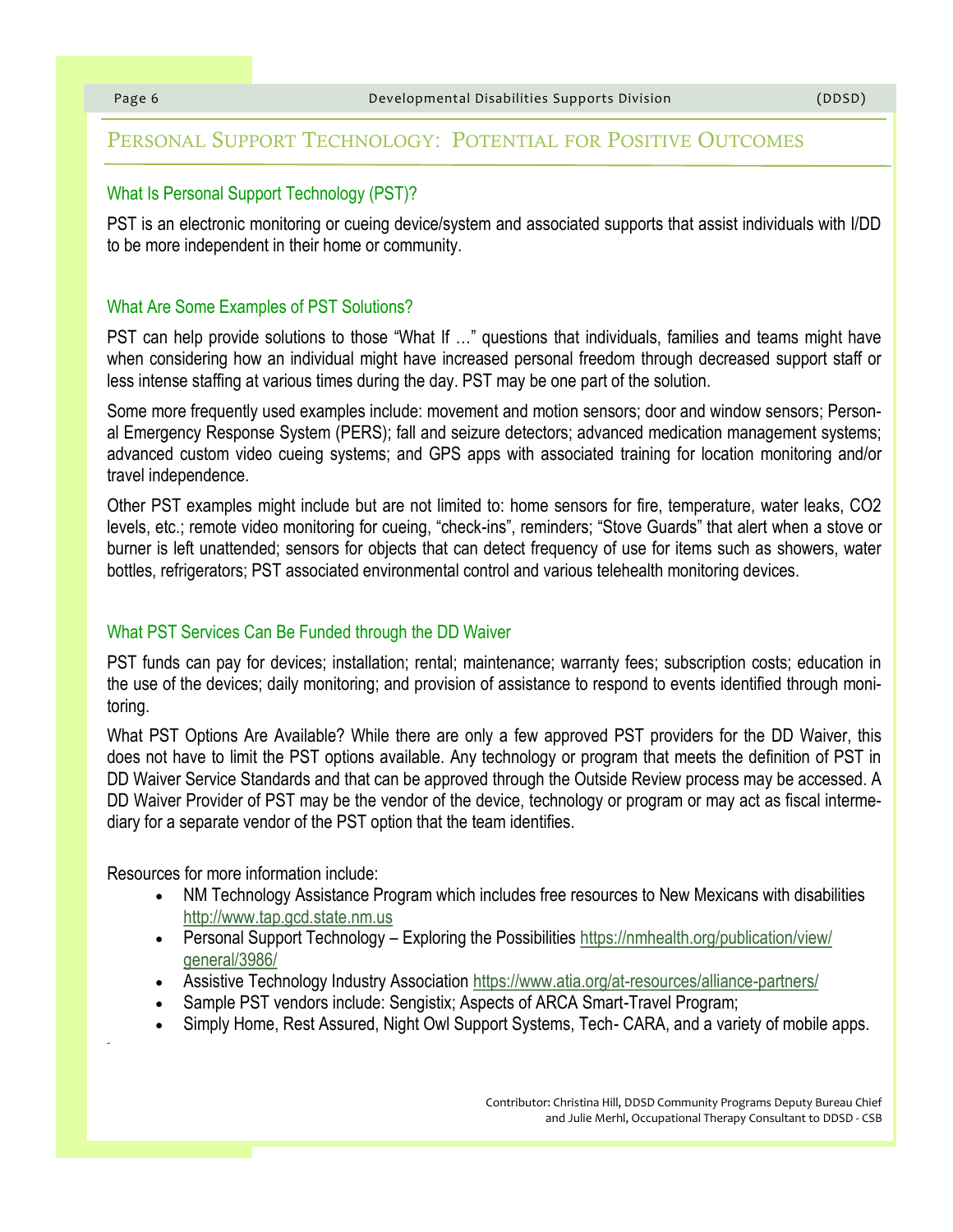#### PROJECT SEARCH—HELPING TRANSITION-AGE STUDENTS SUCCEED

Project SEARCH is a one-year school-to-work internship program for youth with disabilities who are between the ages of 18 and 22. Recently, one of New Mexico's Project SEARCH sites based at Embassy Suites Hotel in Albuquerque was featured on Albuquerque news station KRQE. Click link for the story: [https://](https://clicktime.symantec.com/3LtSVEXjbWX3w2nsTNQdsdg7Vc?u=https%3A%2F%2Fwww.krqe.com%2Fnews%2Feducation%2Faps-intern-program-expands-to-hospitality-sector%2F1763168452) [clicktime.symantec.com/3LtSVEXjbWX3w2nsTNQdsdg7Vc?u=https%3A%2F%2Fwww.krqe.com%2Fnews%](https://clicktime.symantec.com/3LtSVEXjbWX3w2nsTNQdsdg7Vc?u=https%3A%2F%2Fwww.krqe.com%2Fnews%2Feducation%2Faps-intern-program-expands-to-hospitality-sector%2F1763168452) 2 Feducation % 2 Faps-intern-program-expands-to-hospitality-sector % 2 F 1 7 6 3 1 6 8 4 5 2

Project SEARCH is a national evidence-based internship model for youth with disabilities. The foundation of the model is a strong, working collaboration among a host business, a local school district, a local Supported Employment provider, the New Mexico Division of Vocational Rehabilitation (NMDVR), the New Mexico Department of Health Developmental Disabilities Supports Division (DOH/DDSD), and the University of New Mexico Center for Development and Disability Partners for Employment (UNM/CDD PFE). In the course of the program, students participate in three 10-week work rotations at the host business, while also receiving soft skills training and support services. A participant's goal is to learn the skills needed to be able to obtain competitive, integrated employment by the end of the internship year.

New Mexico has six Project SEARCH sites. These are based in UNM Hospitals and Embassy Suites Hotel in Albuquerque, Hilton Garden Inn in Gallup, Presbyterian Rust Medical Center in Rio Rancho, Good Samaritan/Las Cruces Village in Las Cruces, and the City of Farmington Municipal Services. In fall 2019, New Mexico will launch its seventh Project SEARCH site at the Pueblo of Pojoaque in partnership with Santa Fe Public Schools. Since Project SEARCH's beginning in New Mexico in 2014-2015, 95 students have successfully graduated from the program. More than 75% of these graduates are successfully employed at or above minimum wage, working 16+ hours per week in an integrated setting.

Project SEARCH is only one of many school-to-work transition resources available through Partners for Employment. For more information on Project SEARCH and other School-to-Work Transition initiatives in New Mexico, you can visit the Partners for Employment Website at <http://cdd.unm.edu/PFE/index.html> or contact Marcy Hintz at [mhintz@salud.unm.edu](mailto:mhintz@salud.unm.edu) .





Contributor: Casey Stone-Romero, DDSD Community Inclusion Manager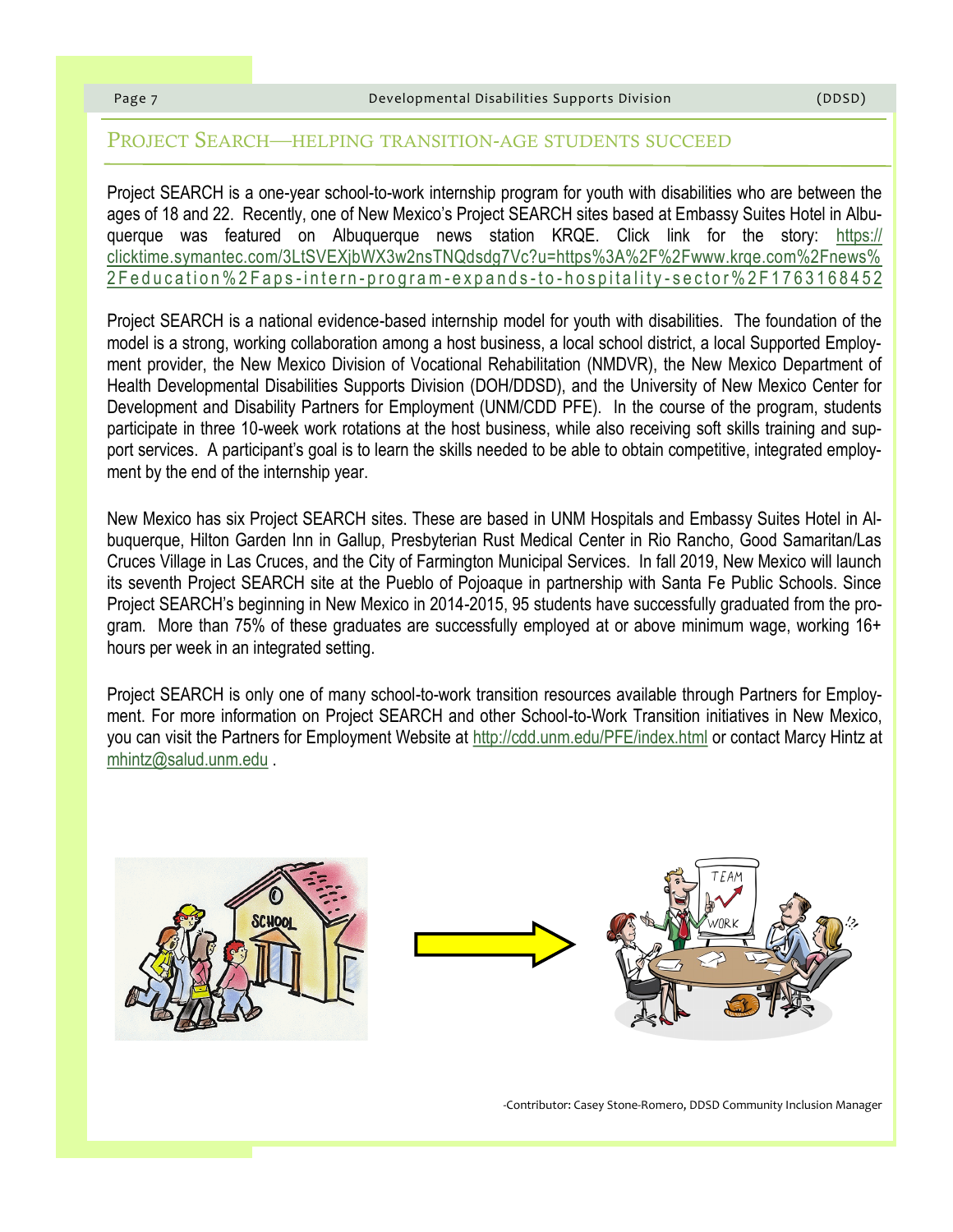Developmental Disabilities Supports Division Page 8

WAIVER RENEWAL UPDATE

It's Time for New Mexico to Renew its Home and Community Based Services Waiver (HCBS) Programs with Centers for Medicare and Medicaid Services (CMS) .

DDSD operates three Home and Community Based Services (HCBS) waiver programs, which are approaching their 5-year renewal cycles.

| <b>Waiver</b>                     | <b>Expiration/Renewal Dates</b> |
|-----------------------------------|---------------------------------|
| <b>Medically Fragile Waiver</b>   | 7/1/2020                        |
| Mi Via Waiver                     | 10/1/2020                       |
| Developmental Disabilities Waiver | 7/1/2021                        |

It is ideal for states to plan for and submit their applications to CMS well in advance of their waiver expiration or renewal date. Additions or changes to a HCBS waiver program can take time to think through. DDSD is planning now and is working closely with NM Medical Assistance Division – Human Services Department, which oversees the waiver programs. DDSD has started to gather public feedback through focus groups, town hall meetings, surveys and dedicated phone lines and emails.

Typically, stakeholders include:

- $\Rightarrow$  People and families in services
- $\Rightarrow$  People and families waiting for services
- $\Rightarrow$  Provider associations
- $\Rightarrow$  Advisory Council on Quality Supports for Individuals with Developmental Disabilities and their Families (ACQ) and its relevant subcommittees
- $\Rightarrow$  Disability Rights New Mexico
- $\Rightarrow$  Development Disabilities Planning Council
- $\Rightarrow$  Other advocacy groups and interested parties
- $\Rightarrow$  Steering Committees or Task Forces

Be sure to check the DDSD website at <https://nmhealth.org/about/ddsd/> and look for E-blasts for the most up to date information. If you do not receive regular e-blasts from DDSD and would like to be included on our interested parties list, please contact Tammy Barth at [Tammy.Barth@state.nm.us.](mailto:Tammy.Barth@state.nm.us)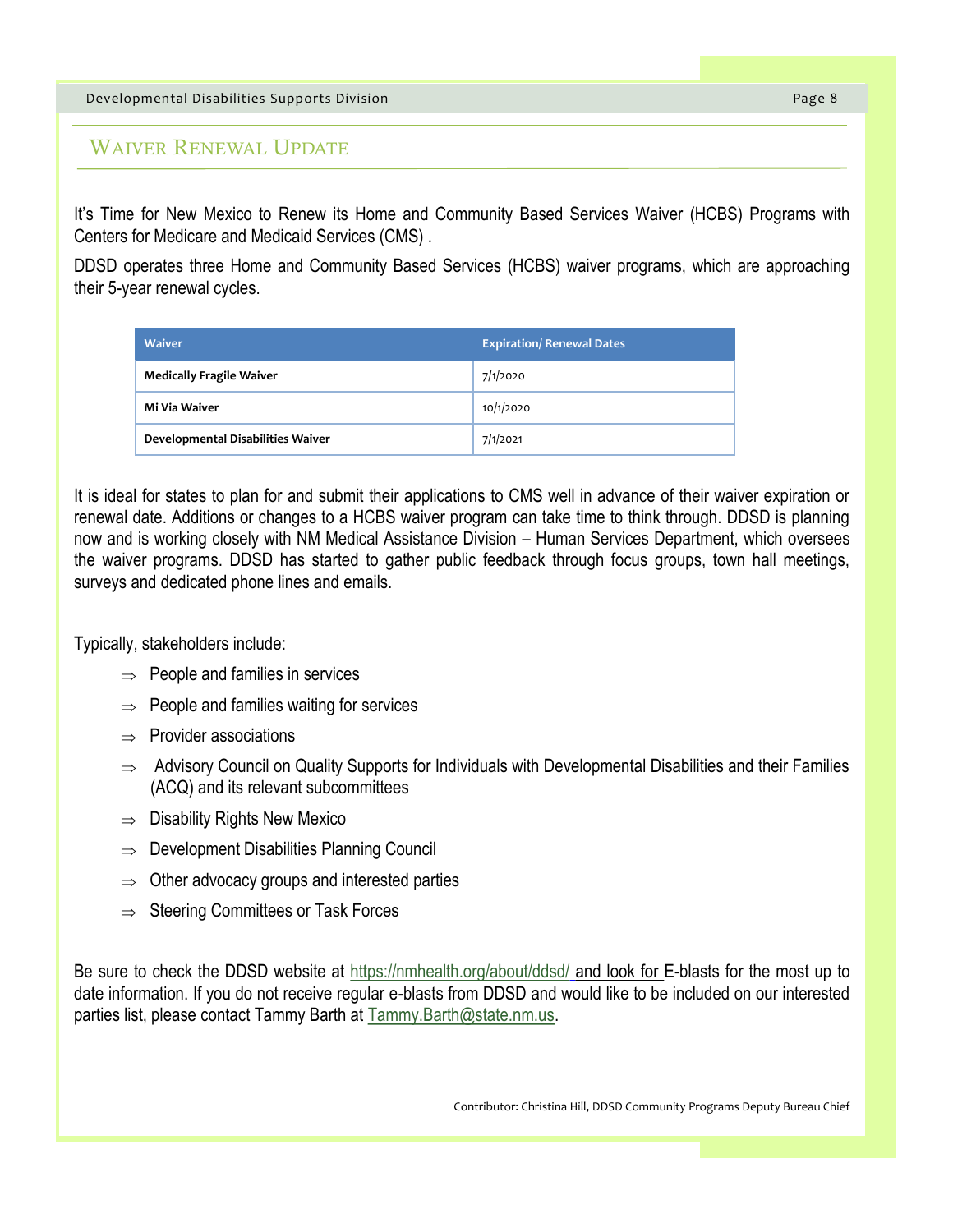#### Developmental Disabilities Supports Division Page 9

### TRAINING UNIT UPDATE

With the new standards in effect the training unit has been very busy! Our unit is meeting at the Northeast Regional Office for three days in early March with the primary focus of the meeting to update our current core curriculum to align with the new standards and also to discuss other revisions that are necessary due to the addition of the Indications of Illness and Injury training. As a unit we receive many inquiries from the field regarding this training. If you or anyone else needs assistance in locating this training it can be downloaded at [http://www.cdd.unm.edu/dhpd/programs/learnportal/courses/index.html.](http://www.cdd.unm.edu/dhpd/programs/learnportal/courses/index.html)

Aspiration Risk Management Training (ARM) has also been added to the CDD database as a 1st year requirement for Case Managers. 1st quarter trainings offered by the DDSD trainers will be posted shortly on Train New Mexico for anyone needing DDSD Core Curriculum training. To access the website, use the following link [http://trainnewmexico.com/.](http://trainnewmexico.com/)

Our ANE trainer, Jenny Bartos, has completed the revisions of the ANE (Abuse, Neglect and Exploitation) Face to Face training. Over the next three weeks we have a pilot of the training scheduled with certified provider trainers. Once the pilot is complete we will also be conducting a mini train-the-trainer seminar for all ANE certified trainers to recertify their trainer status. We also now have permission from the Jackson Compliance Administrator for all providers to take the DOH developed ANE training in lieu of the online refresher training.

Contributor: Teresa Tomashot, DDSD Training Unit Manager

#### PROVIDER VALIDATIONS UNDERWAY

Provider Validation Surveys were completed between July and November 2017. However, there were problems with the quality of the information and findings submitted to DDSD.

DDSD and HSD determined that the importance of this project out-weighs any additional time and cost that may be incurred to complete the Centers for Medicare and Medicaid Services (CMS) required validation activities correctly and accurately, and submit for a final approval of NM's Statewide Transition Plan from CMS.

DDSD contracted with ATA Services, Inc., to complete the Provider Validation Surveys. ATA is currently conducting 700 provider/vendor validations across the state for the three HCBS waiver programs administered by the Department. This includes Medically Fragile, Mi Via, and the Developmental Disabilities Medicaid Waiver programs. Providers will be contacted during the months of February and March by ATA to schedule surveys.

DDSD apologizes for any inconvenience this may cause. We also appreciate your full cooperation and participation in completing the required Provider Validation Surveys.

The criteria for each agency to meet is outlined in the CMS Exploratory Questions that are posted on the DDSD website at [https://nmhealth.org/about/ddsd/diro/kyrc/.](https://nmhealth.org/about/ddsd/diro/kyrc/)